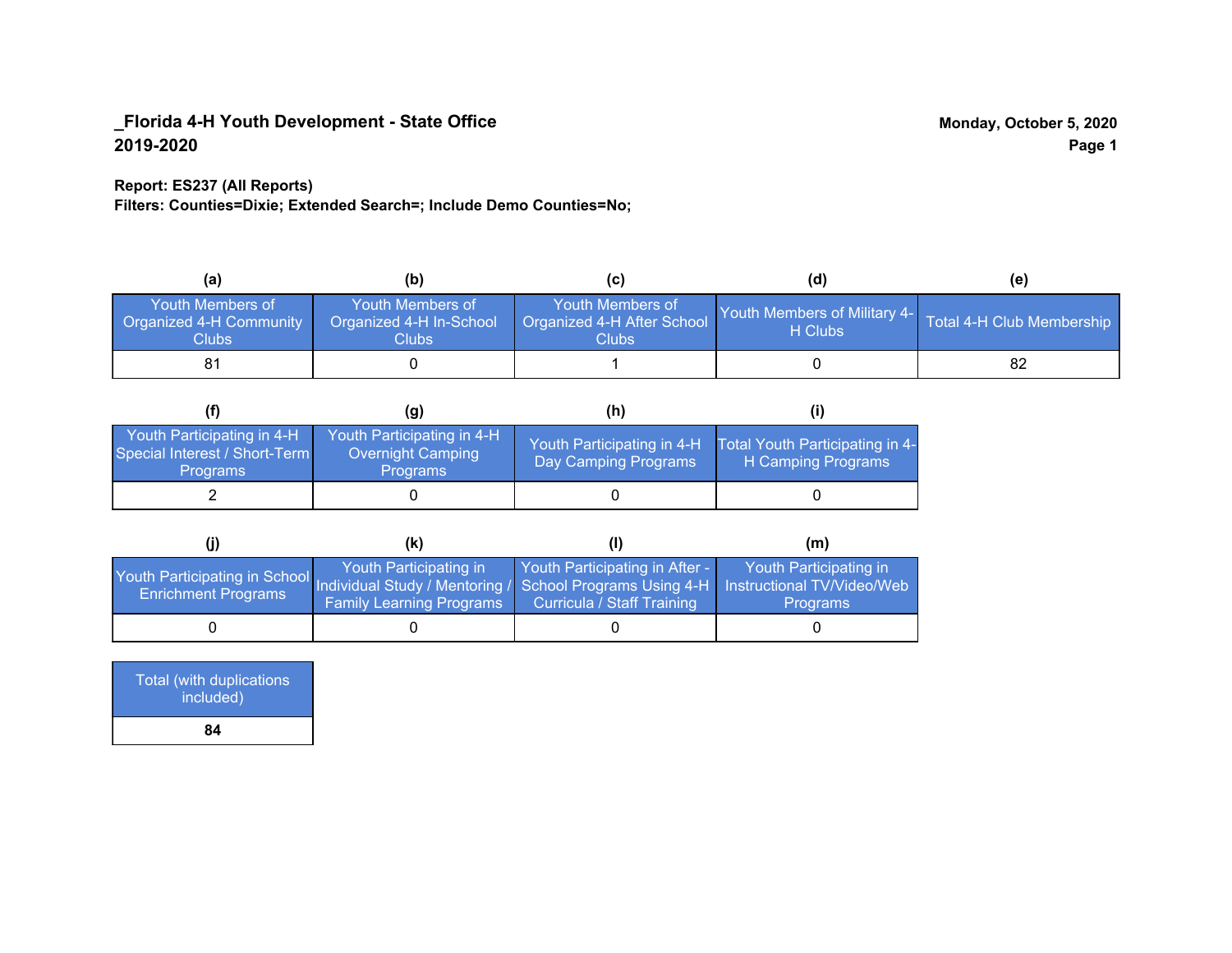**Report: ES237 (All Reports)**

**Filters: Counties=Dixie; Extended Search=; Include Demo Counties=No;**

# **School Grade (duplications eliminated)**

| <b>Kinder</b> | ⊟ 1st | $\blacksquare$ 2nd $\blacksquare$ | $\parallel$ 3rd | $-4th$ | $-5th$    | $\bullet$ 6th | 7th | 8th | $\parallel$ 9th |  |  | 10th 11th 12th Post HS Not in School Special Total |  |
|---------------|-------|-----------------------------------|-----------------|--------|-----------|---------------|-----|-----|-----------------|--|--|----------------------------------------------------|--|
|               |       |                                   |                 |        | 12<br>' 4 |               |     |     |                 |  |  |                                                    |  |

# **Gender of 4-H Youth Participants (duplications eliminated)**

| Male | Female | Total |
|------|--------|-------|
|      | 21     |       |

# **Place of Residence of 4-H Youth Participants (duplications eliminated)**

| ∣ Farm | Towns of under 10,000 and<br>rural non-farm | Towns and cities (10,000-<br>50,000), and their suburbs | Suburbs of cities of over<br>50,000 | Central cities of over 50,000 | Total |
|--------|---------------------------------------------|---------------------------------------------------------|-------------------------------------|-------------------------------|-------|
| 13     |                                             |                                                         |                                     |                               |       |

# **Total 4-H Youth Participants (duplications eliminated)**



**<sup>77</sup> Note: The four totals on this page should all match.**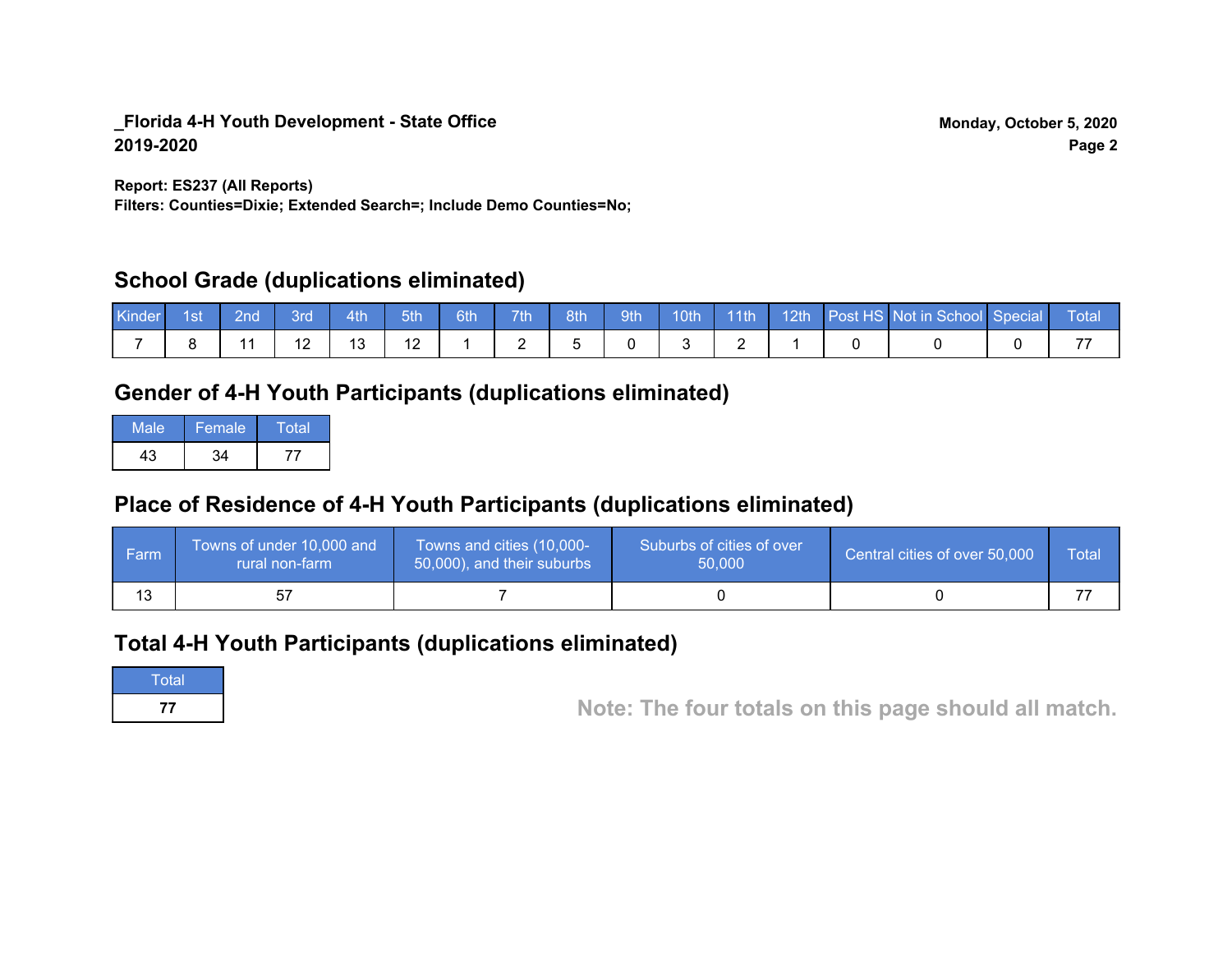**Report: ES237 (All Reports)**

**Filters: Counties=Dixie; Extended Search=; Include Demo Counties=No;**

| <b>ETHNICITY</b>          | <b>TOTAL YOUTH</b> |
|---------------------------|--------------------|
| <b>Hispanic or Latino</b> | 6                  |
| Not Hispanic or Latino    | 71                 |

Directions: Type in the appropriate numbers for your project. Ethnicity is separate from race. YOu should indicate an ethnicity category for each participant and all racial categories that apply to each participant (i.e. a participant of more than one race would be recorded in each applicable racial category). Ideally, your total participants should equal the total of numbers in your ethicity section. Totals of racial categories will be equal to or greater than your total participants if they all report racial information.

4-H Youth Participants: Any youth taking part in programs provided as a result of action by extension personnel (professional. Paraprofessional. And volunteer). This includes youth participation in programs conducted through 1862, 1890, and 1994 land-grant universities, EFNEP, urban gardening, and other programs that may not actually use the 4-H name and emblem with participants.

| <b>RACE</b>                               | <b>TOTAL YOUTH</b> |
|-------------------------------------------|--------------------|
| American Indian or Alaskan Native         | O                  |
| Asian                                     | 0                  |
| <b>Black or African American</b>          | 1                  |
| Native Hawaiian or other Pacific Islander | 0                  |
| White                                     | 76                 |
| Youth Indicating More Than One Race       | O                  |
| <b>Undetermined</b>                       | 0                  |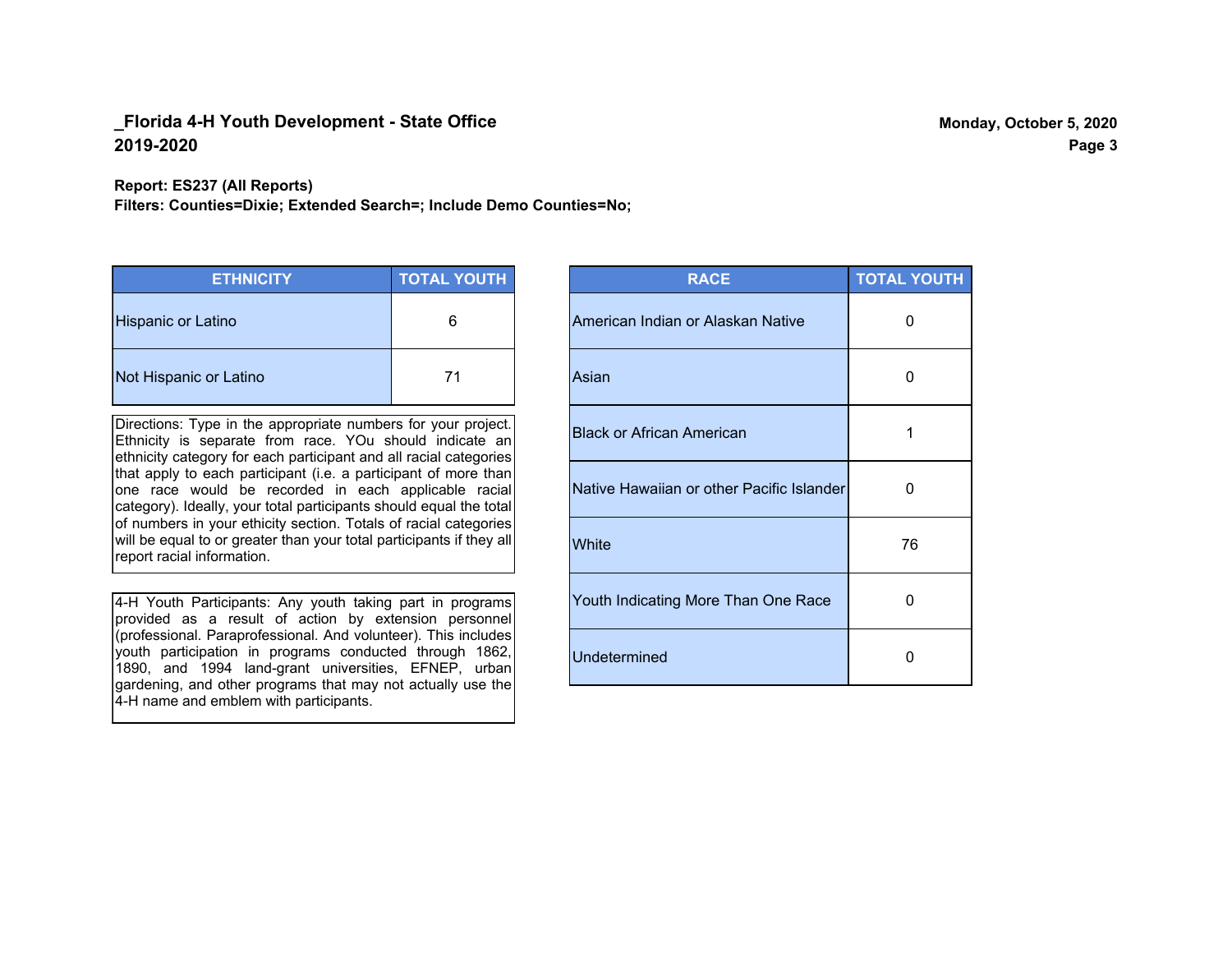**Report: ES237 (All Reports)**

**Filters: Counties=Dixie; Extended Search=; Include Demo Counties=No;**

| <b>Total Number of</b><br><b>Adult Volunteers</b> | <b>Total Number of</b><br>Youth Volunteers | Total |
|---------------------------------------------------|--------------------------------------------|-------|
|                                                   |                                            |       |

Adult Volunteer: Unpaid support for the 4-H program by an individual beyond high school age.

Youth Volunteer: Unpaid support for the 4-H program by a person who has not yet graduated from high school.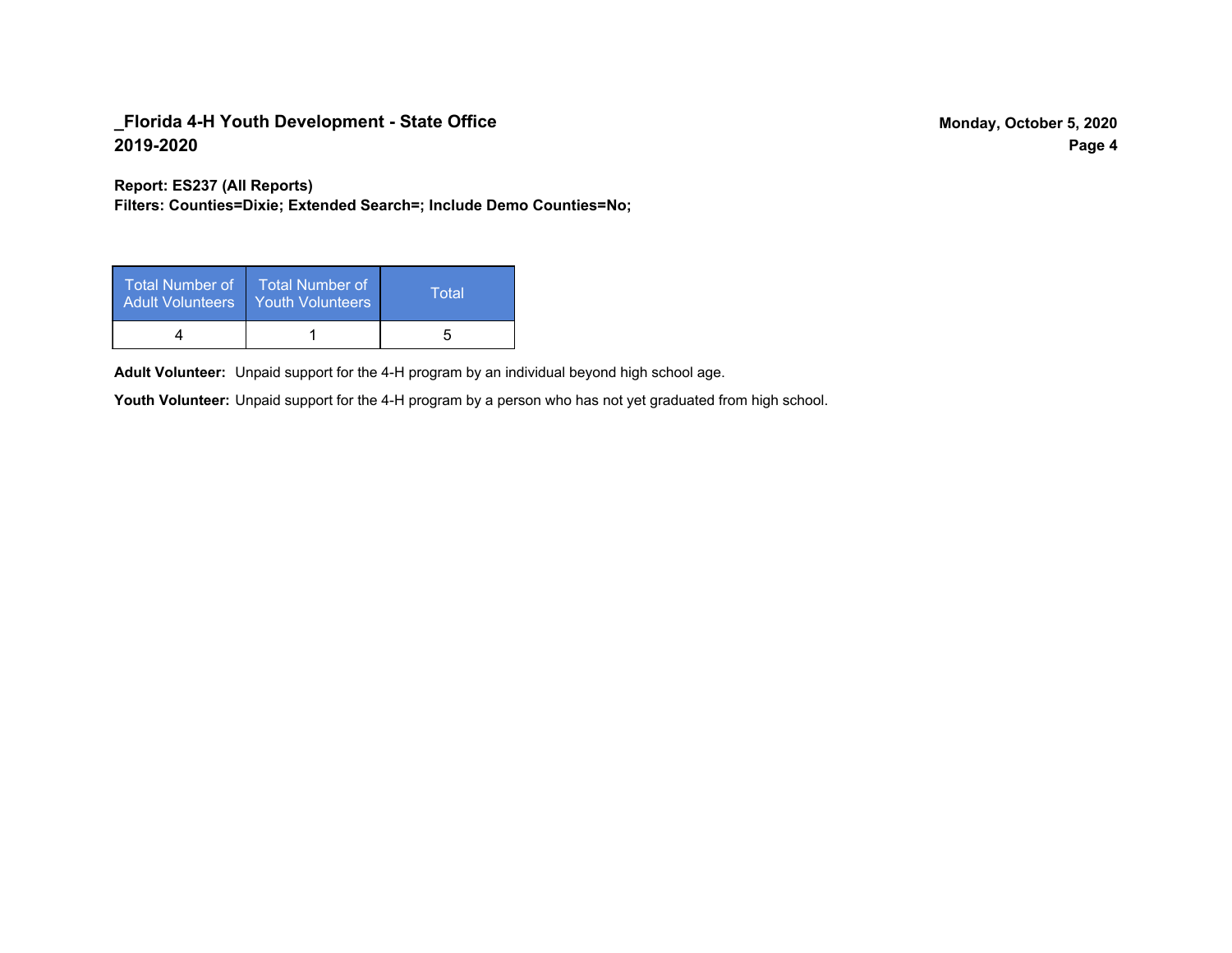**Ag in the Classroom**

42

#### **Filters: Counties=Dixie; Extended Search=; Include Demo Counties=No; Report: ES237 (All Reports)**

| : Agriculture Awareness                          | $\pmb{0}$      |
|--------------------------------------------------|----------------|
| School Enrichment - Agriculture Awareness        | $\mathbf 0$    |
| School Enrichment - Pizza Garden                 | $\mathbf 0$    |
|                                                  | $\mathbf 0$    |
| <b>Animals</b>                                   |                |
| (4-H Cloverbuds- ANIMALS & PETS)-retired project | $\mathbf 0$    |
| (CAGED BIRDS) Retired Project                    | $\mathbf 0$    |
| (GOATS) Retired Project                          | $\mathbf 0$    |
| (GOATS-Pygmy) Retired Project                    | $\mathbf 0$    |
| (HORSE - Advanced Horsemanship) Retired Project  | $\mathbf 0$    |
| (HORSE-Horsemanship Science) Retired Project     | $\mathbf 0$    |
| (LLAMAS AND ALPACAS)-retired project             | $\mathbf 0$    |
| (POCKET PETS) Retired Project                    | $\mathbf 0$    |
| <b>ANIMAL SCIENCES</b>                           | $\mathbf 0$    |
| <b>BEEF</b>                                      | $\overline{4}$ |
| <b>CATS</b>                                      | $\mathbf 0$    |
| <b>DAIRY CATTLE</b>                              | $\mathbf 0$    |
| <b>DOGS</b>                                      | $\mathbf 0$    |
| GOATS (Dairy)                                    | $\mathbf 0$    |
| GOATS (Meat)                                     | 1              |
| <b>HORSE</b>                                     | $\mathbf 0$    |
| HORSE (Horseless Horse)                          | $\mathbf 0$    |
| <b>PETS</b>                                      | $\mathbf 0$    |
| <b>POULTRY</b>                                   | $\mathbf 0$    |
| <b>RABBITS</b>                                   | $\overline{2}$ |
| <b>SHEEP</b>                                     | $\mathbf 0$    |
| <b>SWINE</b>                                     | 35             |

# **Biological Sciences** (4-H Cloverbuds-SCIENCE & TECHNOLOGY) Retired Project 0 (Marine/Aquatic- AQUARIUMS) Retired Project 0 (Marine/Aquatic- WETLANDS) Retired Project 0 (Sciences- WINGS) Retired Project 0 (Wildlife - Bats) Retired Project 0 (Wildlife - Butterflies- WINGS) Retired Project 0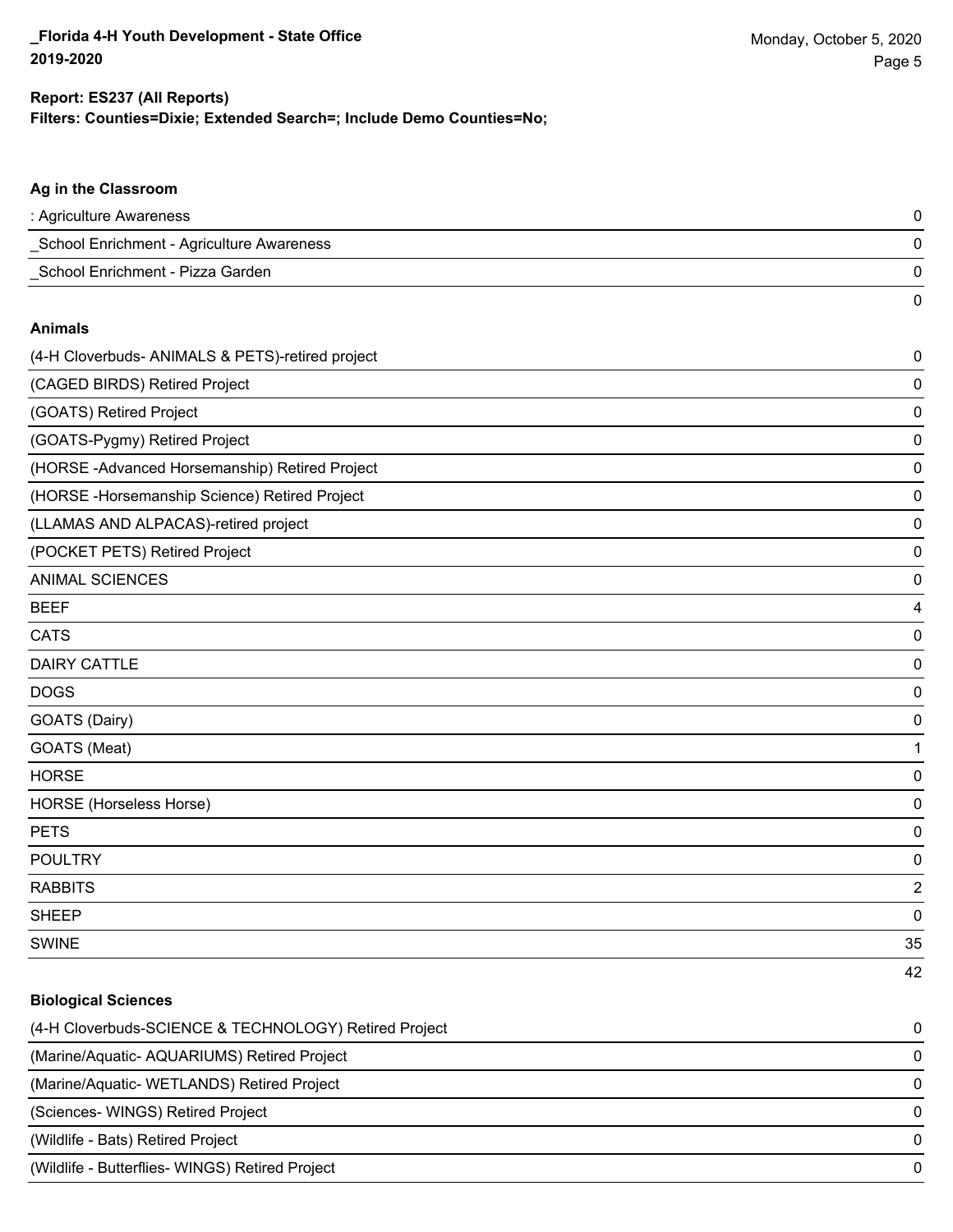# **Report: ES237 (All Reports)**

**Filters: Counties=Dixie; Extended Search=; Include Demo Counties=No;**

| (Wildlife- BLUEBIRDS) Retired Project                     | 0 |
|-----------------------------------------------------------|---|
| : ABCs of ENTOMOLOGY                                      | 0 |
| : Entomology-Apiary/Beekeeping                            | 0 |
| : Meat Sciences                                           | 0 |
| : Natural Sciences                                        | 0 |
| School Enrichment - Embryology                            | 0 |
| School Enrichment- Natural Sciences                       | 0 |
| <b>INSECTS (ENTOMOLOGY)</b>                               | 0 |
| MARINE SCIENCE AND AQUATIC SCIENCES                       | 0 |
| <b>SCIENCE DISCOVERY</b>                                  | 1 |
| <b>VETERINARY SCIENCE</b>                                 | 0 |
|                                                           | 1 |
| <b>Civic Engagement</b>                                   |   |
| (4-H Cloverbuds- CITIZENSHIP)-retired project             | 0 |
| (Citizenship-INTERGENERATIONAL) Retired Project           | 0 |
| <b>CITIZENSHIP</b>                                        | 4 |
| CITIZENSHIP-COMMUNITY SERVICE                             | 0 |
| CULTURAL AND GLOBAL EDUCATION                             | 0 |
|                                                           | 4 |
| <b>Communications and Expressive Arts</b>                 |   |
| (4-H Cloverbuds- COMMUNICATIONS) Retired Project          | 0 |
| (4-H Cloverbuds- VISUAL-LEISURE ARTS) Retired Project     | 0 |
| (FILMMAKING) Retired Project                              | 0 |
| (LEISURE ARTS- Arts & Crafts) Retired Project             | 0 |
| (Leisure Arts- COLLECTIBLES) Retired Project              | 0 |
| (PHOTOGRAPHY) Retired Project                             | 0 |
| (PUBLIC SPEAKING) Retired Project                         | 0 |
| (VISUAL ARTS) Retired Project                             | 0 |
| School Enrichment - 4-H Tropicana Public Speaking Program | 0 |
| COMMUNICATIONS AND PUBLIC SPEAKING                        | 1 |
| <b>EXPRESSIVE ARTS</b>                                    | 0 |
| <b>VISUAL ARTS</b>                                        | 0 |
| <b>Community / Volunteer Service</b>                      | 1 |

(Citizenship-PUBLIC ADVENTURES) Retired Project 0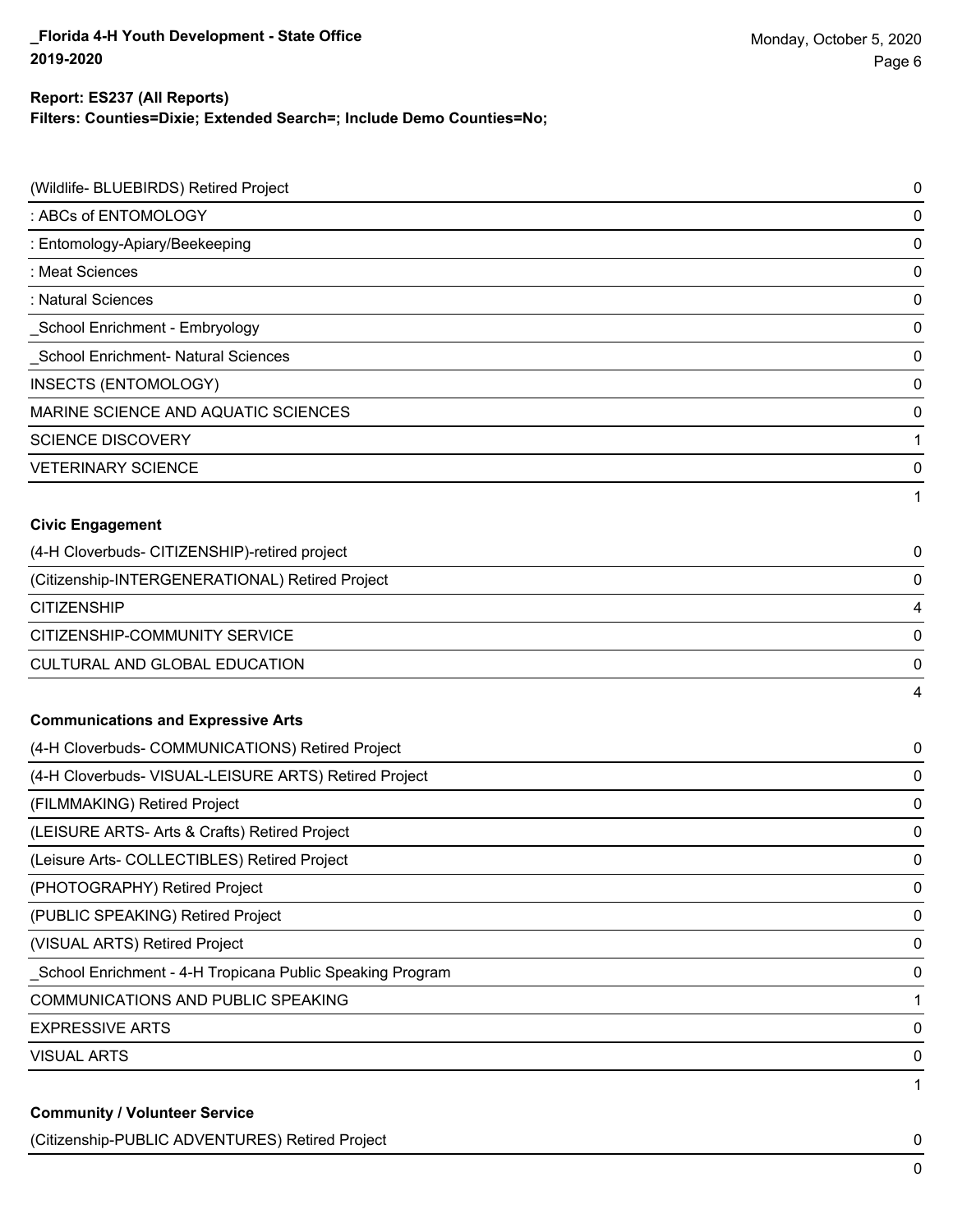**Consumer and Family Science**

### **Filters: Counties=Dixie; Extended Search=; Include Demo Counties=No; Report: ES237 (All Reports)**

| (4-H Cloverbuds- CLOTHING) Retired project                   | 0  |
|--------------------------------------------------------------|----|
| (CHILD DEVELOPMENT Babysitting) Retired Project              | 0  |
| (Clothing - SELECTION) Retired Project                       | 0  |
| (Clothing - SEWING) Retired Project                          | 0  |
| (Clothing-Sewing- QUILTING) Retired Project                  | 0  |
| (CONSUMER EDUCATION AND SHOPPING) Retired Project            | 0  |
| (Human Development - Talking with TJ) Retired Project        | 0  |
| (HUMAN DEVELOPMENT) Retired Project                          | 0  |
| (Human Development-CHOICES) Retired Project                  | 0  |
| (Money Management -FINANCIAL CHAMPIONS) Retired Project      | 0  |
| : Consumer Choices Event                                     | 0  |
| 4-H CLOVERBUDS                                               | 34 |
| Animal Science- ALL ABOUT ANIMALS                            | 0  |
| Animal Sciences- LIVESTOCK JUDGING                           | 0  |
| Animals-PETS/SMALL ANIMALS                                   | 0  |
| CHILD DEVELOPMENT & CHILD CARE                               | 0  |
| Citizenship-SERVICE LEARNING                                 | 0  |
| <b>CLOTHING &amp; SEWING</b>                                 | 0  |
| <b>Exploring Farm Animals</b>                                | 0  |
| Hog-n-Ham Project                                            | 0  |
| Marine Science                                               | 0  |
| MONEY MANAGEMENT                                             | 0  |
| Performing Arts-DANCE/MOVEMENT                               | 0  |
| Pet Pals                                                     | 0  |
| Plant Pals, K-3 (5-8 yrs)                                    | 0  |
| test                                                         | 0  |
| Wildlife - Birds                                             | 0  |
|                                                              | 34 |
| <b>Environmental Education / Earth Sciences</b>              |    |
| (4-H Cloverbuds- ENVIRONMENT-Earth Sciences) Retired Project | 0  |
| : Recycling                                                  | 0  |
| : Water Education                                            | 0  |
| School Enrichment - Project Learning Tree                    | 0  |
| School Enrichment- Environmental Sciences                    | 0  |
| <b>EARTH SCIENCES</b>                                        | 0  |
|                                                              |    |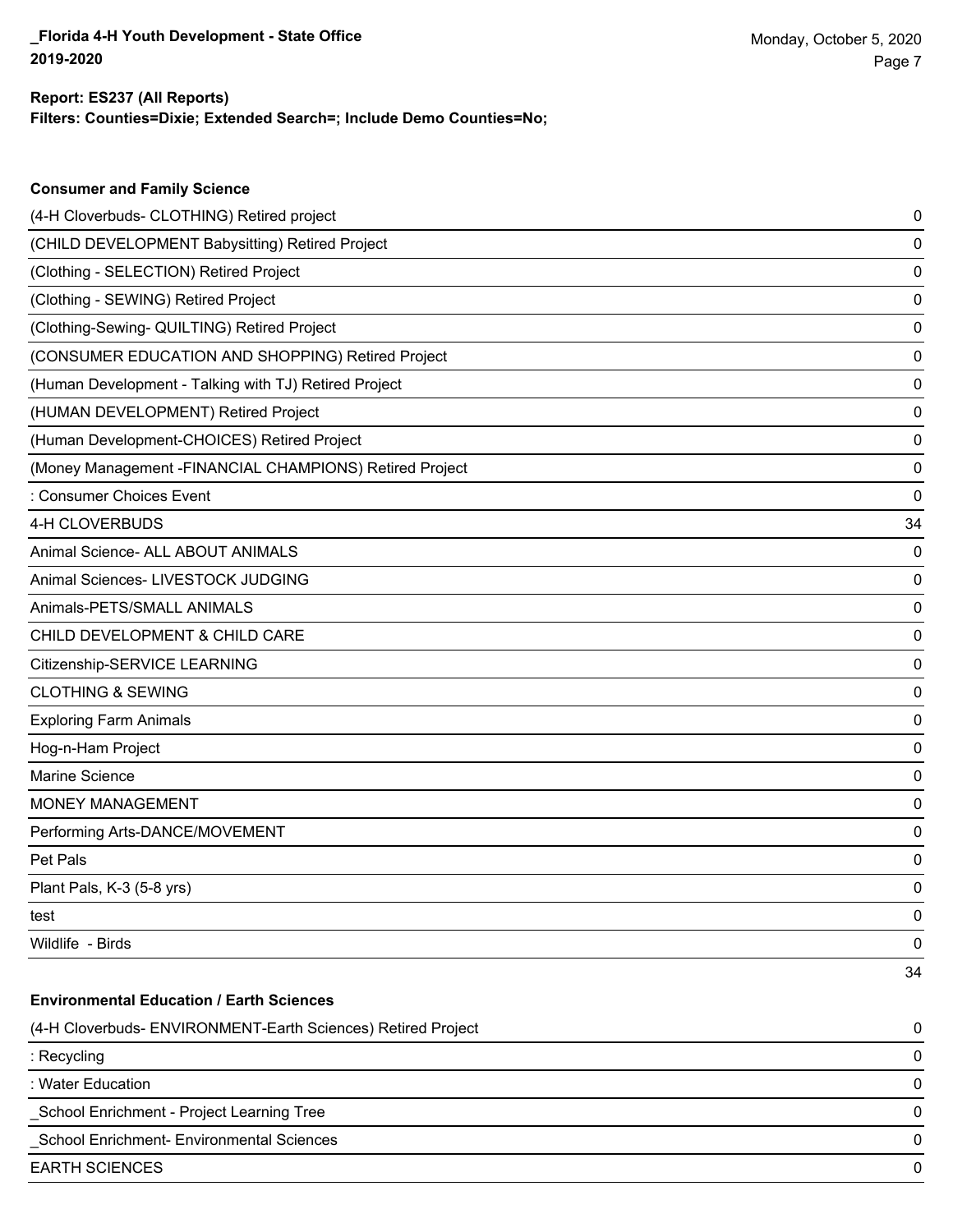**Filters: Counties=Dixie; Extended Search=; Include Demo Counties=No;**

| <b>ENERGY</b>                                         | 0           |
|-------------------------------------------------------|-------------|
| <b>ENVIRONMENTAL SCIENCES</b>                         | 0           |
| <b>FORESTRY</b>                                       | $\mathbf 0$ |
| <b>OUTDOOR EDUCATION</b>                              | $\mathbf 0$ |
| SOIL AND WATER SCIENCES                               | $\mathbf 0$ |
| <b>SPORTFISHING</b>                                   | $\mathbf 0$ |
| <b>SS - SHOOTING SPORTS</b>                           | $\mathbf 0$ |
| <b>SS-ARCHERY</b>                                     | $\mathbf 0$ |
| SS-HUNTING 10y/o                                      | 0           |
| SS-MUZZLELOADING 12y/o                                | $\mathbf 0$ |
| SS-RIFLE, AIR                                         | $\mathbf 0$ |
| SS- RIFLE, SMALL BORE                                 | $\mathbf 0$ |
| SS-SHOTGUN 10y/o                                      | $\mathbf 0$ |
| <b>WILDLIFE &amp; HABITATS</b>                        | $\mathbf 0$ |
|                                                       | 0           |
| <b>Foods and Nutrition</b>                            |             |
| (4-H Cloverbuds- FOODS & NUTRITION) Retired Project   | $\mathbf 0$ |
| (Food - SPORTS NUTRITION) Retired Project             | 0           |
| (FOOD AND FOOD PRESERVATION SCIENCES) Retired Project | $\mathbf 0$ |
| (FOOD PREP AND COOKING) Retired Project               | $\mathbf 0$ |
| (Food Prep- BREADS & BREADMAKING) Retired Project     | $\mathbf 0$ |
| (Food Prep- DAIRY FOODS) Retired Project              | $\mathbf 0$ |
| (Food Prep- MICROWAVE MAGIC) Retired Project          | $\mathbf 0$ |
| (Food Science- FOOD PRESERVATION) Retired Project     | $\mathbf 0$ |
| School Enrichment - Up for the Challenge              | $\mathbf 0$ |
| <b>School Enrichment - YUM</b>                        | 0           |
| <b>School Enrichment - YUMMEE</b>                     | $\mathbf 0$ |
| <b>School Enrichment- Nutrition</b>                   | $\mathbf 0$ |

FOOD & NUTRITION 0

## **Health**

| (Health- HEALTH ROCKS) Retired Project      | 0 |
|---------------------------------------------|---|
| (HEALTH: PHYSICAL ACTIVITY) Retired Project | 0 |
| : Healthy Living                            | 0 |
| PERSONAL WELL BEING                         |   |
|                                             |   |

0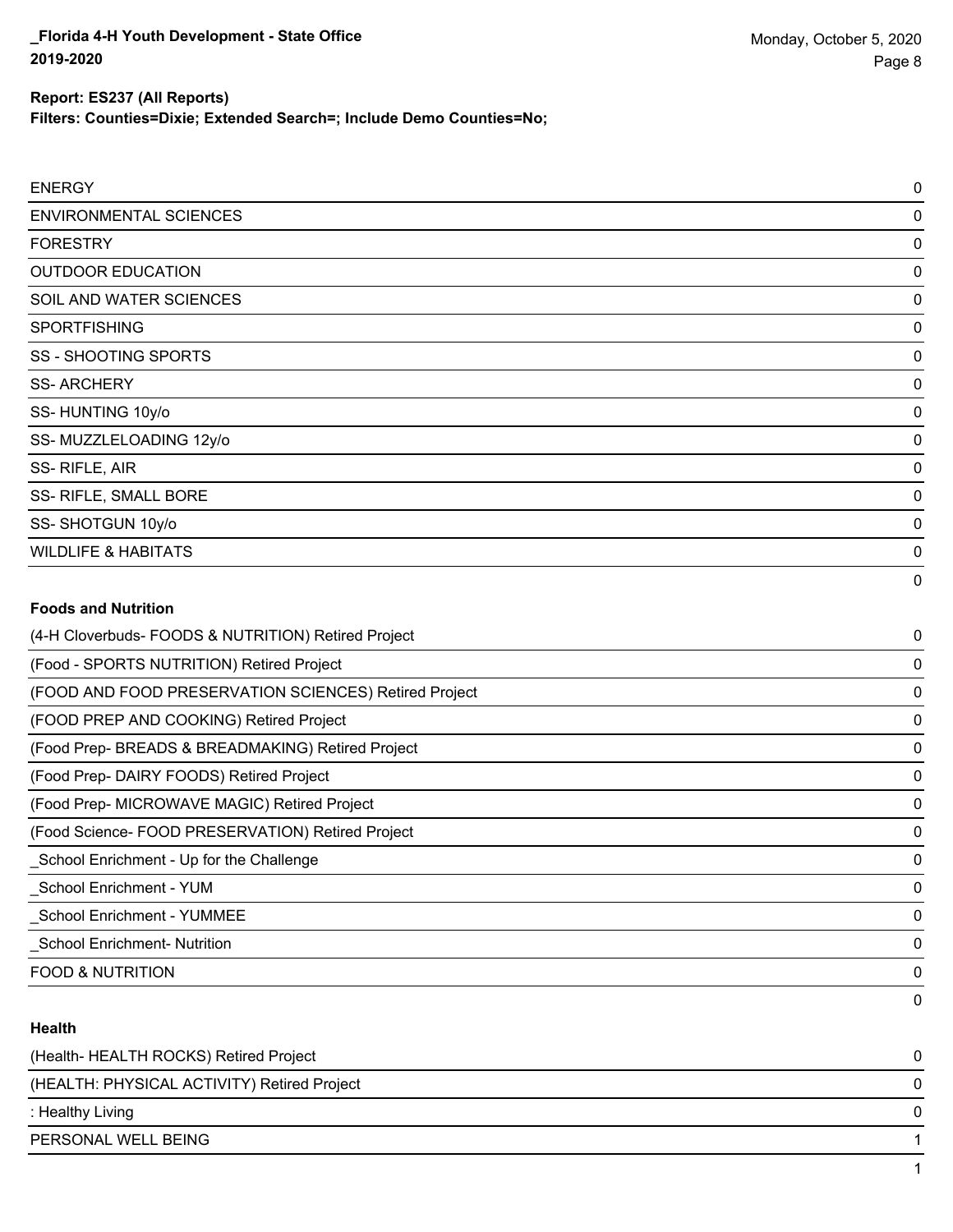#### **Report: ES237 (All Reports)**

**Filters: Counties=Dixie; Extended Search=; Include Demo Counties=No;**

| <b>Leadership and Personal Development</b>                 |    |
|------------------------------------------------------------|----|
| (4-H Cloverbuds- LEADERSHIP) Retired Project               | 0  |
| (4-H Cloverbuds_DISCOVERY Projects) Retired Project        | 0  |
| (Home Environment- CHANGING SPACES) Retired Project        | 0  |
| (Plant Sciences - Mowing for Money) Retired Project        | 0  |
| (Workforce Prep- CAREER DEVELOPMENT) Retired Project       | 0  |
| (Workforce Prep- ENTREPRENEURSHIP) Retired Project         | 0  |
| : Character Education                                      | 0  |
| : Personal Development                                     | 0  |
| <b>EXPLORING 4-H</b>                                       | 10 |
| LEADERSHIP DEVELOPMENT                                     | 0  |
| <b>WORKPLACE PREPARATION</b>                               | 0  |
|                                                            | 10 |
| <b>Personal Safety</b>                                     |    |
| (Health and Safety- ATV SAFETY) Retired Project            | 0  |
| (Health- EMERGENCY PREPARDNESS) Retired Project            | 0  |
| <b>ATV SAFETY</b>                                          | 0  |
| <b>SAFETY</b>                                              | 0  |
|                                                            | 0  |
| <b>Physical Sciences</b>                                   |    |
| (ASTRONOMY) Retired Project                                | 0  |
| : Weather and Climate                                      | 0  |
| <b>AEROSPACE</b>                                           | 0  |
|                                                            | 0  |
| <b>Plant Science</b>                                       |    |
| (4-H Cloverbuds- PLANT SCIENCES-Gardening) Retired Project | 0  |
| (GROWING CITRUS) Retired Project                           | 0  |
| (Plant Sciences-GARDENING) Retired Project                 | 0  |
| (Plants - Gardening - FLOWERS) Retired Project             | 0  |
| (Plants - Gardening - VEGETABLES) Retired Project          | 0  |

(Plants -Gardening-CONTAINER GARDENING) Retired Project 0

\_School Enrichment- Gardening and Plants 0

GARDENING AND PLANTS ON A SERIES AND SERIES OF A SERIES OF A SERIES OF A SERIES OF A SERIES OF A SERIES OF A SERIES OF A SERIES OF A SERIES OF A SERIES OF A SERIES OF A SERIES OF A SERIES OF A SERIES OF A SERIES OF A SERIE

GARDENING AND PLANTS: JR MASTER GARDENER 0